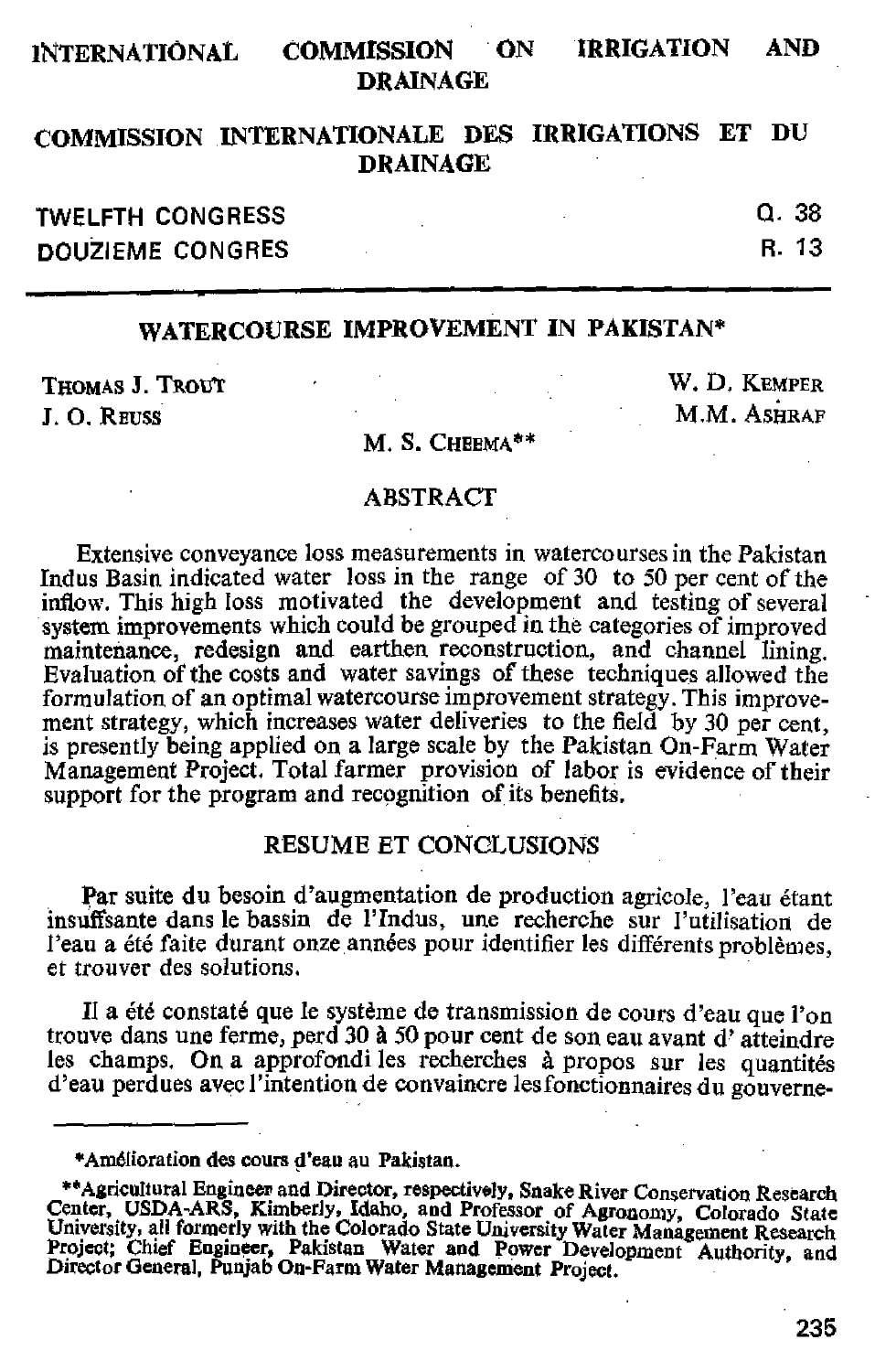ment sur l'importance du problème. Les vraies causes ont été trouvées; des solutions ont été proposées. Des solutions pratiques ont été rassemblées.

1. Amélioration dans le nettoyage et l'entretien.

2. Reconstruction des cours d'eau faits en terre elle-même et construction de divisions durables,

3. Des cours d'eau faits en ciment.

Les trois techniques ont été rassemblées dans le but d'avoir les meilleurs cours d'eau, comprenant 15 pour cent des principaux cours faits en ciment. Les autres principaux cours d'eau sont reconstruits en terre. Les cours d'eau secondaires ont connu des ameliorations dans le nettoyage et dans l'entretien. Avec ces améliorations, on peut récupérer 50 pour cent des eaux que l'on perdait habituellement.

Apres avoir mis ce systeme en pratique durant cinq ans dans Ie cadre d'un programme qui a assure des formations et des institutions administratives, le processus est maintenant utilisé partout dans le pays. Ces constatations ont été faites:

1. Les cours d'eau que l'on trouve dans une ferme perdent environ 40 pour cent de son eau.

2. Les terriers et autres genre d'écoulements causent un très grand pourcentage de fuite dans le cours d'eau.

3. L'amélioration du nettoyage de l'entretien et la reconstruction des cours d'eau en terre peuvent sauver une grande partie des causes perdues et sont souvent plus economiques que les cours d'eau en ciment.

4. Les fermiers ne consentent a faire de gros investissements pour améliorer leur système d'irrigation que si les avantages sont évidents.

5. L'amelioration des cours d'eau dolt etre maintenue pour atteindre une durée raisonnable d'utilisation, et les fermiers doivent être organisés et avoir la possibilité d'exercer leur autorité pour assurer l'entretien de .l'ensemble des cours d'eau.

## BACKGROUND"

One hundred twenty-five billion cubic meters of water is diverted from the Indus River system each year to irrigate the Indus Basin in Pakistan. The supply is insufficient to adequately irrigate the 13 million hectares of canal commanded land. Earlier studies, including limited measurements indicating that loss from the village and farm level watercourse system is only 10 per cent (Hunting Technical Services, Ltd., 1965, and Irrigation Research Institute of Punjab, 1972), indicated that the conveyance system was relatively efficient in delivering water to the land. Thus, water resource development was pursued as the most economical means of supplying more water to the farmers' fields. Large investments were made in storage works and ground-water pumping including Tarbela and Mangla Reservoirs and the SCARP ground-water pumping program.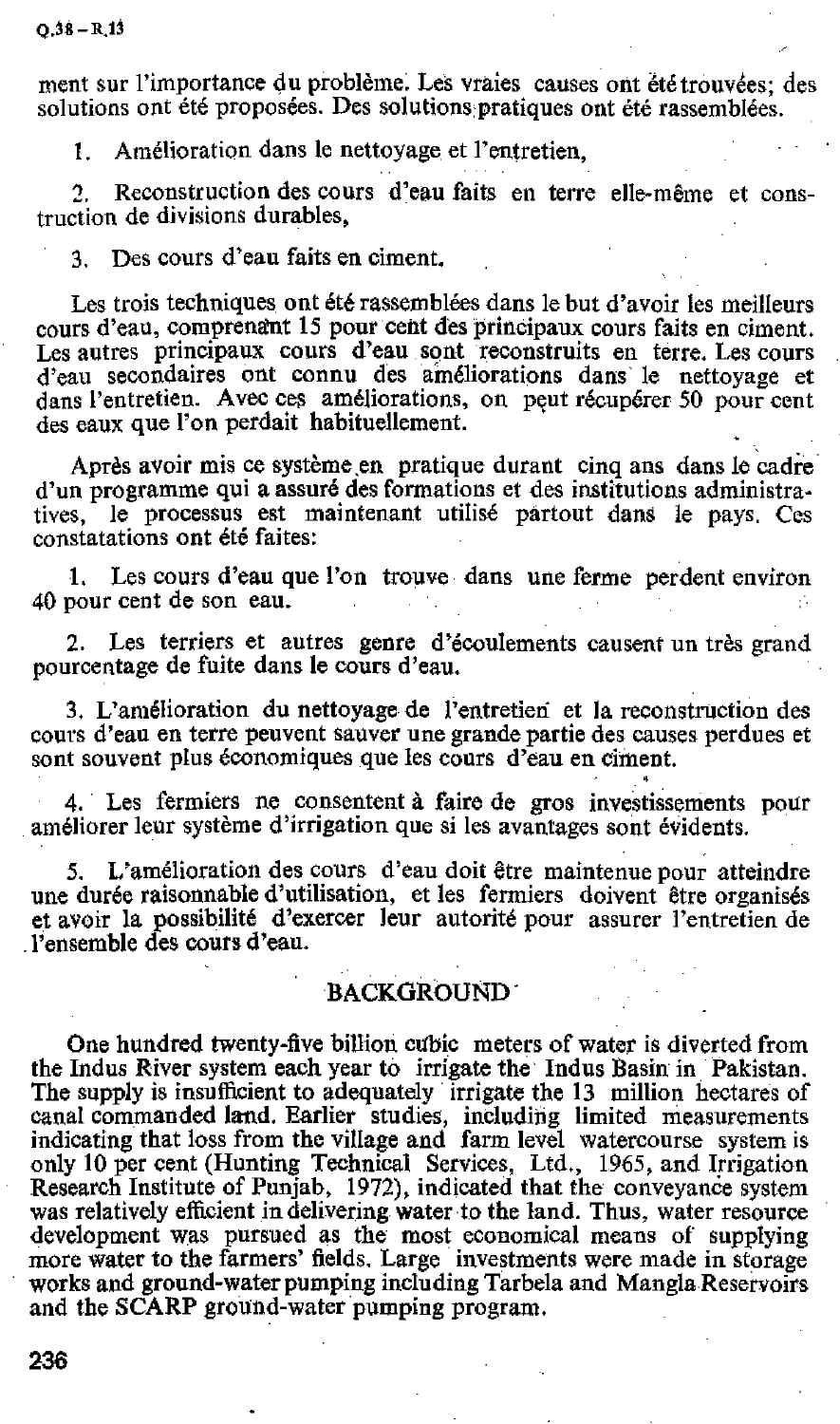Beginning in 1973, Colorado. State University engineers and cooperators from several Pakistan agencies again measured watercourse conveyance losses. Their extensive inflow-outflow and ponding loss measurements on over 200 channel systems showed that, **in** fact, watercourse losses were high—in the range of 30 to 50 per cent (Clyma et al., 1975, Ashraf et al., 1978, and Trout, 1979). The large measurement effort was necessary to convince govermnant officials that the previously accepted efficiency value, which time had legitimized and institutionalized, was wrong. This finding required a reevaluation of Pakistan's water resource investment strategy. If even half of the watercourse loss could be eliminated, more extra water would be delivered to the fields than from five Tarbela reservoirs.

Initial efforts to reduce the watercourse water loss involved the traditional engineering solution of' channel lining. As expected, the studies showed that good quality, well maintained lining will eliminate nearly all conveyance loss in the lined sections. However, at the cost of U S \$15 per meter, lining all of the watercourse channels in Pakistan would cost over 27 billion dollars. Such a program would have competed with other development projects for cement and skilled labor as well as limited funds. The initial tests also showed that insuring good quality government contracted construction would be difficult, and that farmers would be reluctant to maintain government provided linings.

Based on these initial tests, less expensive means were sought to save a portion of the high watercourse water loss. This required a better understanding of the way the watercourse system worked, or didn't work, by diagnosing the problems and determining their causes. Based on this understanding, economic water saving improvements could be proposed, tested, and implemented.

The diagnosis and improvement process required understanding both the socio-economic and physical factors involved. This paper describes the physical aspects. Other aspects have been reported elsewhere (Johnson, et al., 1977; Johnson, et al., 1978; Lowdermilk, et al., 1979; Reuss, et al., 1979; Skogerboe, et. al., 1980).

## PAKISTAN WATERCOURSE CONVEYANCE SYSTEMS

The 13 million hectares of land irrigated from canals in the Indus Basin in Pakistan receive water from about 89,000 individual watercourse systems. Each system generally serves between 80 and 350 ha of land divided into 0.1 to 0.4 ha level basins and farmed by an average of 40 cultivators. The average system is composed of  $140 \text{ m}$  of channel per hactare of irrigated average system is composed of 140 m of channel per hactare of irrigated and, of which about one-fifth is government constructed and cooperatively used and maintained main channel *("sarkari khal*") and four-fifths is individually or jointly owned farmers' branches (Figure 1). Channel slopes in the flat basin vary between  $0.0002$  and  $0.0010$  m/m.

The watercourse system receives from its gateless canal turnout ("mogha") a supply of approximately  $1$  L/s for each 5 ha of irrigated land. The constantly flowing water is distributed to farmers on a weekly *"warabundi"* turn rotation in which the turn proceeds progressively down each channel and branch and turn time is based on the area cultivated.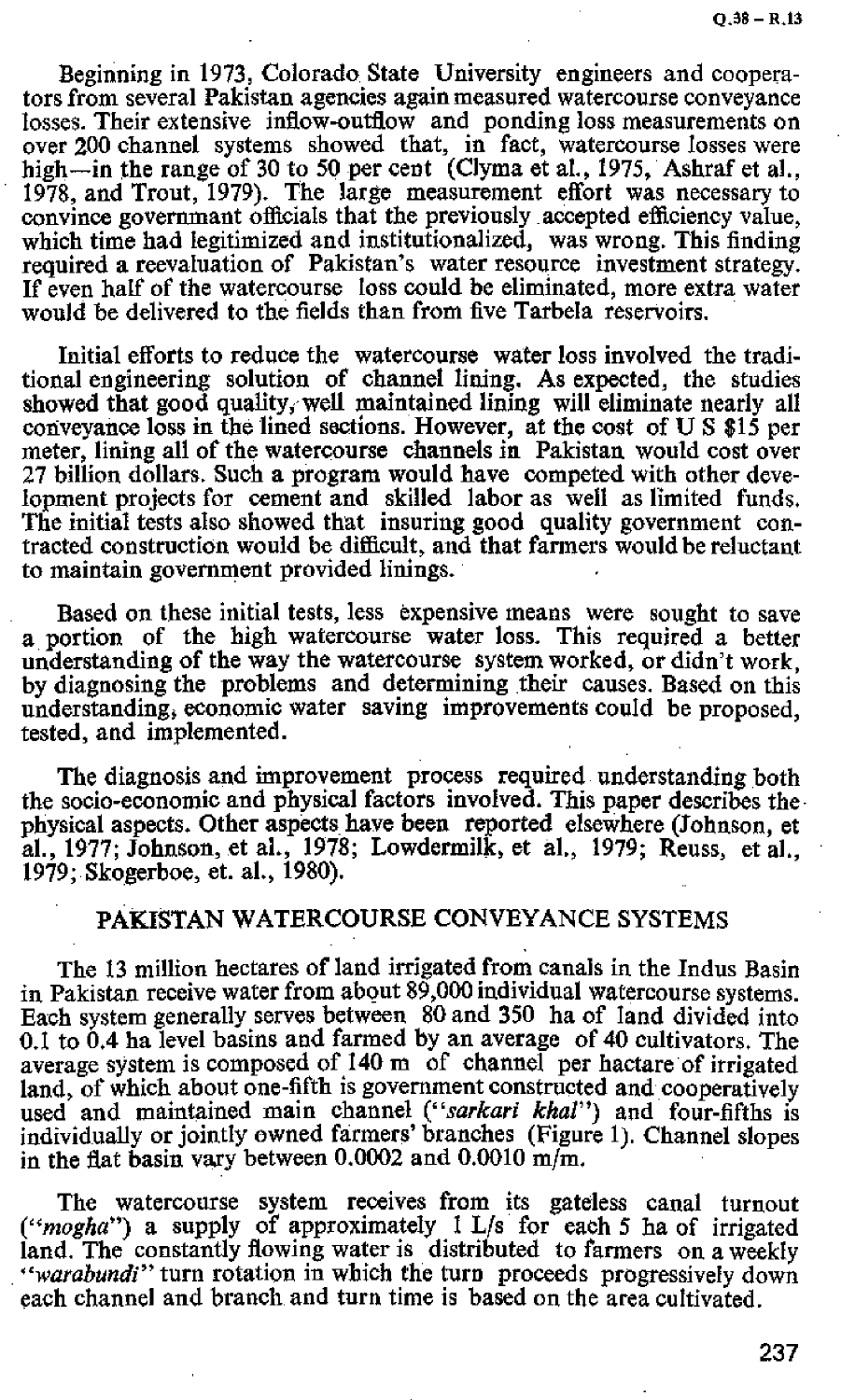## PROBLEM DIAGNOSIS

In order to economically reduce watercourse conveyance losses, the system had to be studied to understand the causes, of the loss. This required not only observing its layout and operation, but also making measurements to determine where, when, and why the loss occurred.



FIGURE 1 : Typical Watercourse layout

Intensive volumetric inflow-outflow loss measurements were conducted on five representative watercourse systems (Trout and Bowers, 1981). These allowed the measurement of short term "transient" losses which are not measured in steady state measurements, and the quantitative division of the total loss into the categories shown in the flow chart in Figure 2. From these categorized data, the major problem areas were identified and the amount of water which could be saved by solving specific problems was estimated.

This volumetric study showed that 7 per cent of the inflow is lost to transient condition losses such as high initial infiltration into dry channel banks, bank washouts, and dead storage water which will not drain into the fields. The high transient loss is primarily due to the large number of branch channels filled and drained during each rotation period. Because of the small field and holding sizes, 500 m, of channel was filled for each hectare of land irrigated. Analysis'of transient loss data indicated that about  $0.14 \text{ m}^3$  of water was lost for each meter of channel filled and later drained.

The seepage loss shown on the flow chart is much larger than would be expected in the medium to fine textured soils. Since the seepage rate was about 3 times the measured infiltration rate into the same soils on adjoining fields., three-fourths of the loss is considered "excess seepage".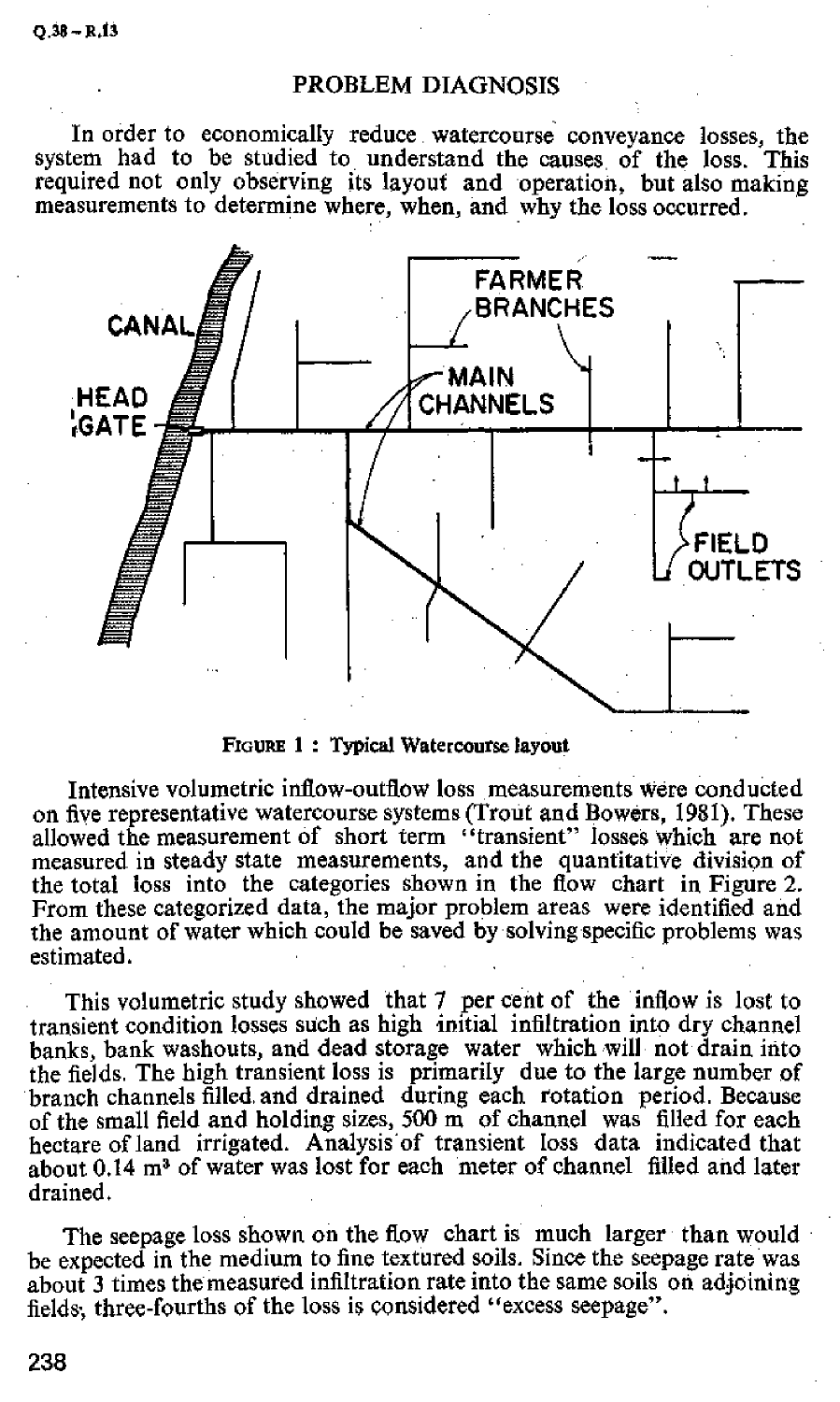

FIGURE 2: Flow chart showing where water goes which enters five watercourse systems. Valves in boxes are per cent of total inflow while those with arrows are per cent of the previous loss or volume (from Trout and Bowers, 1981).

Ponding measurements consistently showed a strong positive exponential relationship between the loss rate and water depth (Figure 3). Loss rates in typical channels doubled with a 50 mm increase in flow depth. When these data are converted to seepage rates (Figure 4) they show that, although the channel beds are fairly impermeable, the seepage rate into the upper banks is extremely high.

Excavation of watercourse banks unearthed an extensive array of worm holes, rodent burrows, decayed root channels and other macroscopic flow paths (Figures 5 and 6). This "macroporosity" is concentrated primarily in the upper banks with occasional holes leading down below the channels and out under the fields. Although these potential flow paths only occasionally lead completely through the banks and allow visible leakage, the extensive network apparently fills with water and increases the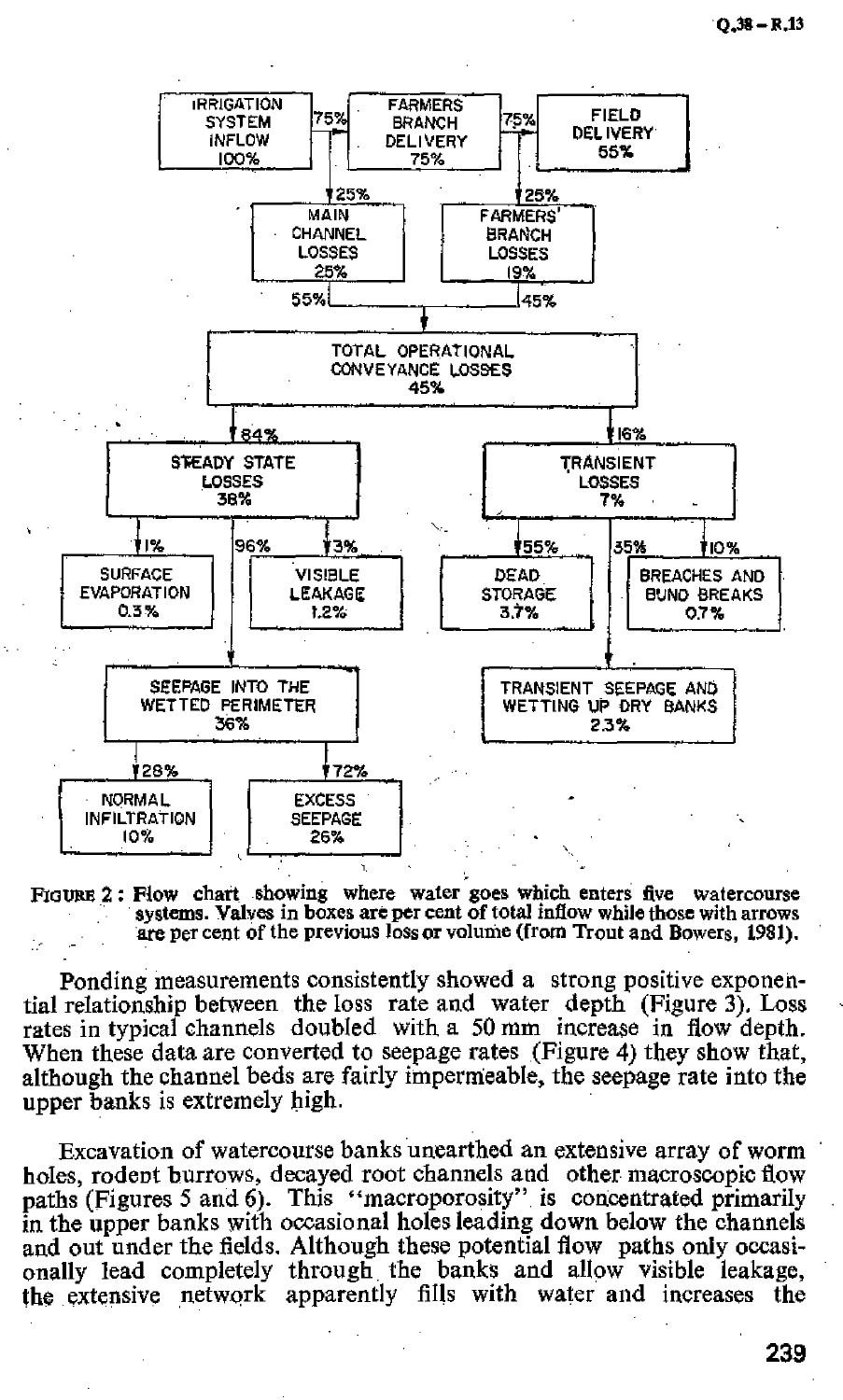







240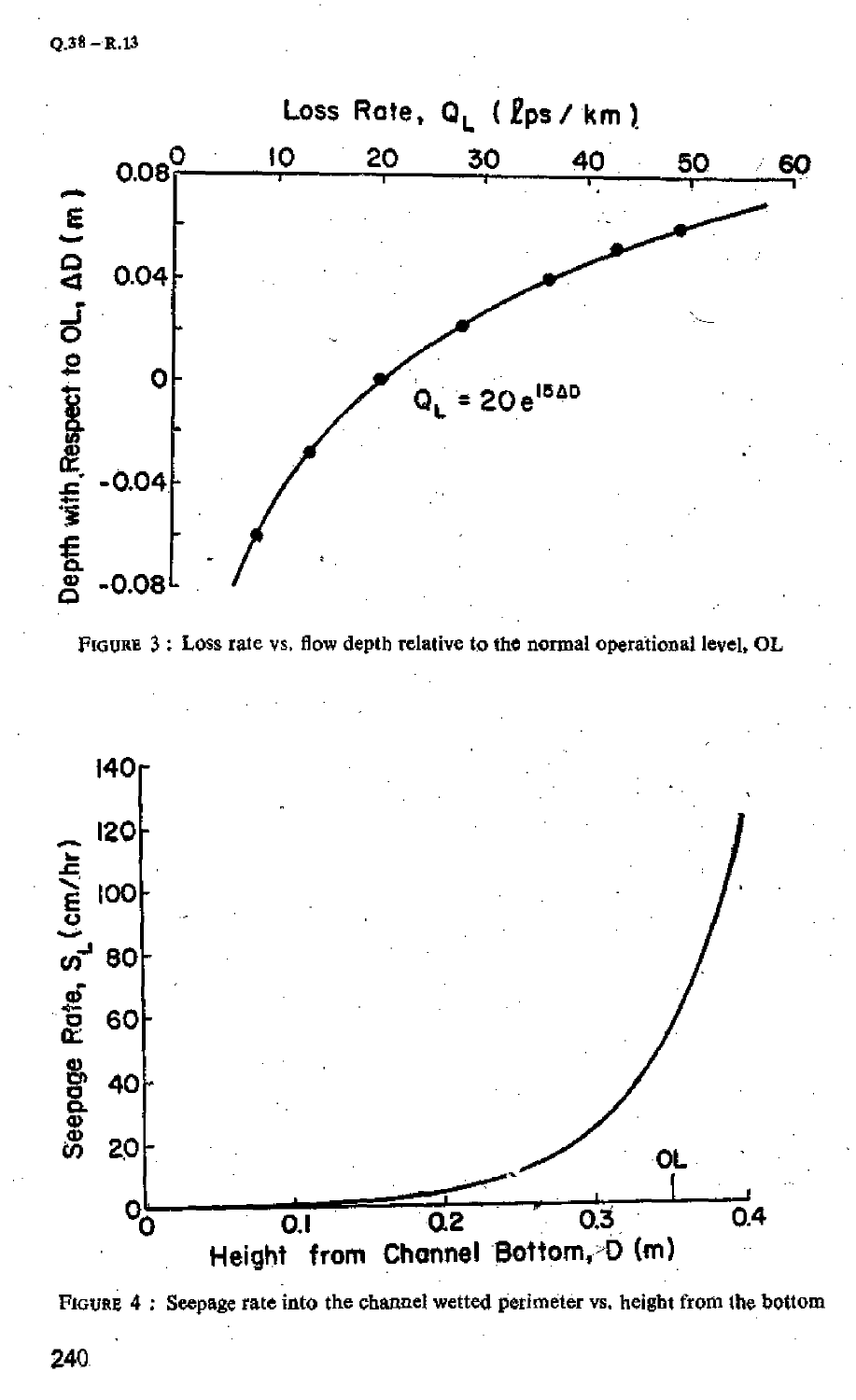

FIGURE 5 : Worm holes visible on the inside surface of a recently cleaned channel bank



FIGURE 6 : Rat burrows visible in a partially excavated channel bank

"effective" wetted perimeter of the channel so seepage rates are several times higher than normal infiltration rates into the same soils. The excess seepage occurs primarily into the upper banks because the digging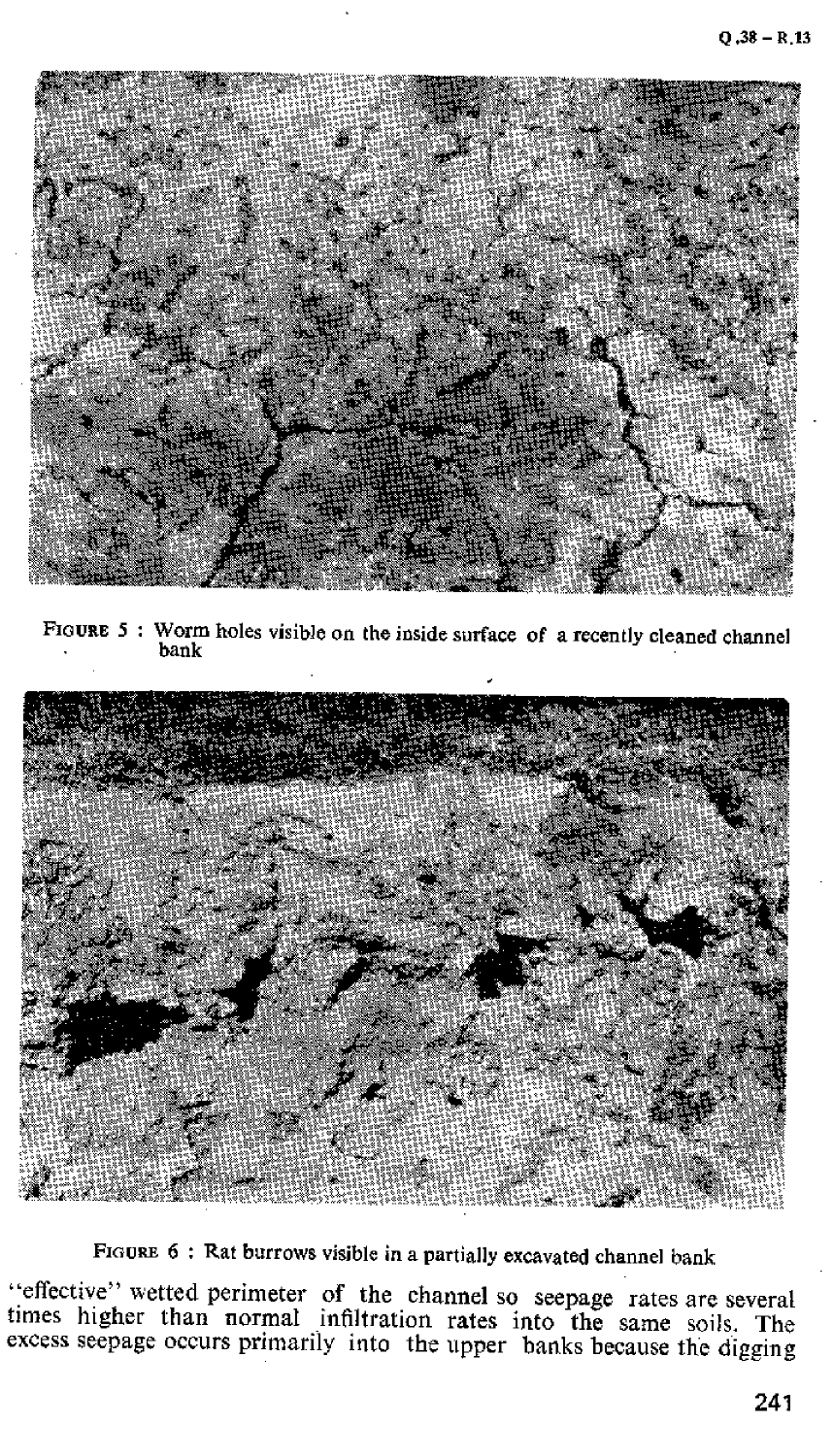and burrowing pests prefer to be near the water surface level and deposited sediment tends to plug flow paths in the channel bottom.

Much of the visible leakage and short-term breaches on many systems occur in junction areas and through old outlet cuts in the earthen banks. In junctions, the channel banks become thin and low and cross sections widen into ponds due to the borrowing of earth to construct check dams. Part of this borrowed soil is washed downstream when the check is opened.

As the flow chart shows, 55 per cent of the total loss occurred in main channels. However, 80 per cent of the channel used to convey water to the average field is main channel. This implies that the loss per unit channel length from farmers branches is 3 times higher than the unit loss in main channels, a fact supported by steady state measurements.

### SOLUTIONS FOR THE MAJOR PROBLEMS

The transient loss is related to the large number of channels filled and drained each rotation period due to the channel and field layout and operational procedures. Figure 7 shows a typical layout in which there are 130 m of field channels per hectare of land. By enlarging or rearranging the fields the number of branches can be reduced. Figure 8 shows the same area with the same size fields irrigated with only  $\overline{2}$  farm branches, which will effectively reduce transient losses by as much as 25 per cent. Such reorganization may require land consolidation, will require land



**FIGURE 7 : Present field and channel layout on a 10 ha "square" of land**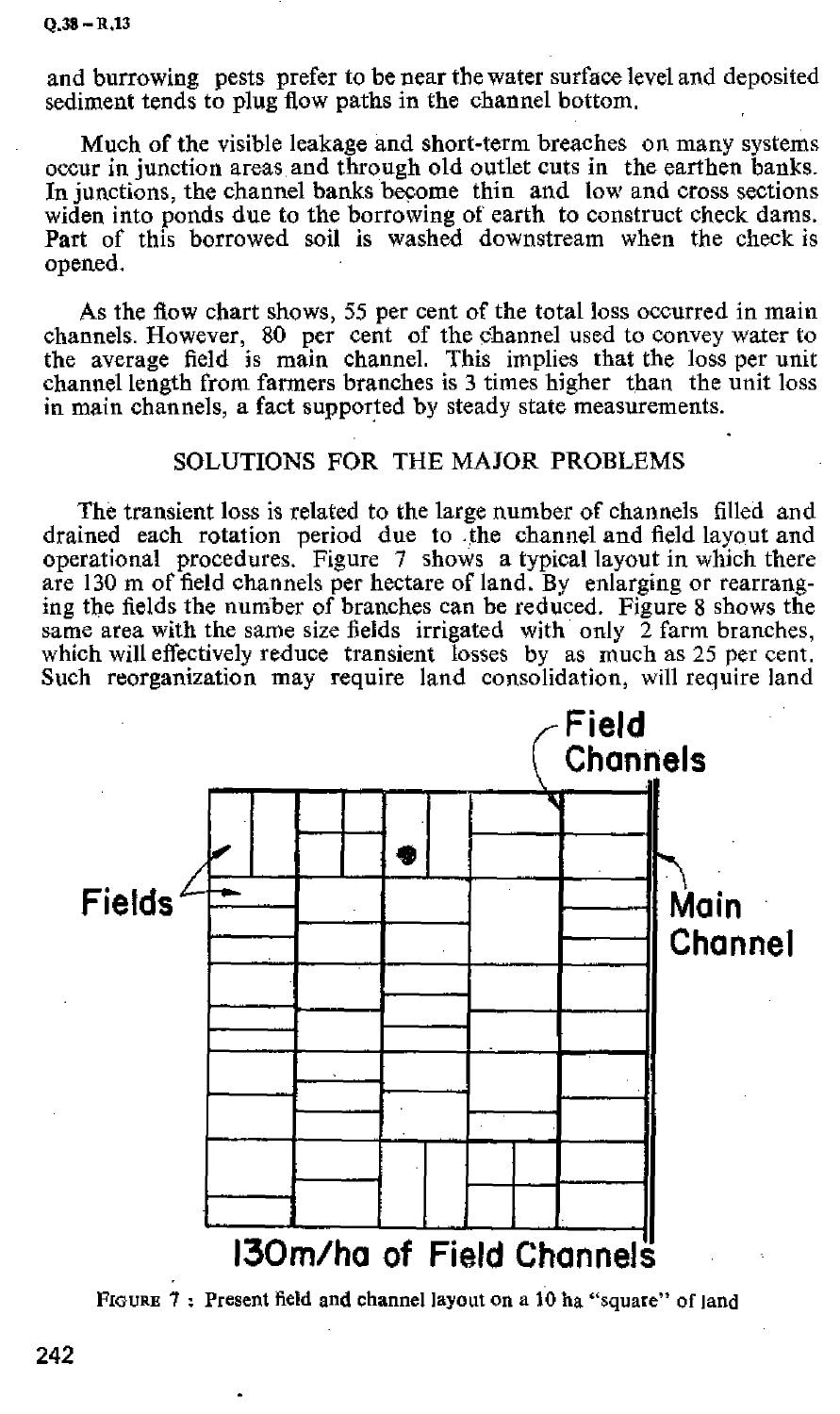

**From 8 : Proposed field and channel layout with a 50 per cent decrease in field channel length**

elling, and will lead to a slight decrease in water application unifority, The relatively small channel water savings will not justify the land rming costs, but if land levelling is being done to save water application sses, field and channel reorganization is desirable.

The existing warabundi rotation system minimizes the filling and aining of channels within a given layout. However, on soils with high ater holding capacity which do not require weekly irrigation, the rotaon times and intervals could be extended which would allow each ratrater to irrigate more of his land during each rotation while using only few additional channels.

Converting to an "on-demand" delivery schedule, although preferable the field, would greatly increase the transient loss, overshadowing any ld level gains. Allowing neighboring farmers to trade turns or portions turns (which is practiced, but is presently illegal) would provide some xibility without increasing transient loss.

The dead storage loss could be eliminated by smoothing and raising e channel beds. However, high channels require more land and labor to nstruct, are more difficult to maintain, and tend to have higher steady ate losses, overshadowing gains from eliminating dead storage loss.

The high seepage loss is caused by the macroporosity. The flow paths n be eliminated by tearing down and reconstructing the banks. Hower, the causes of the macroporosity will not be eliminated by this actity and will return to the banks to resume their activity.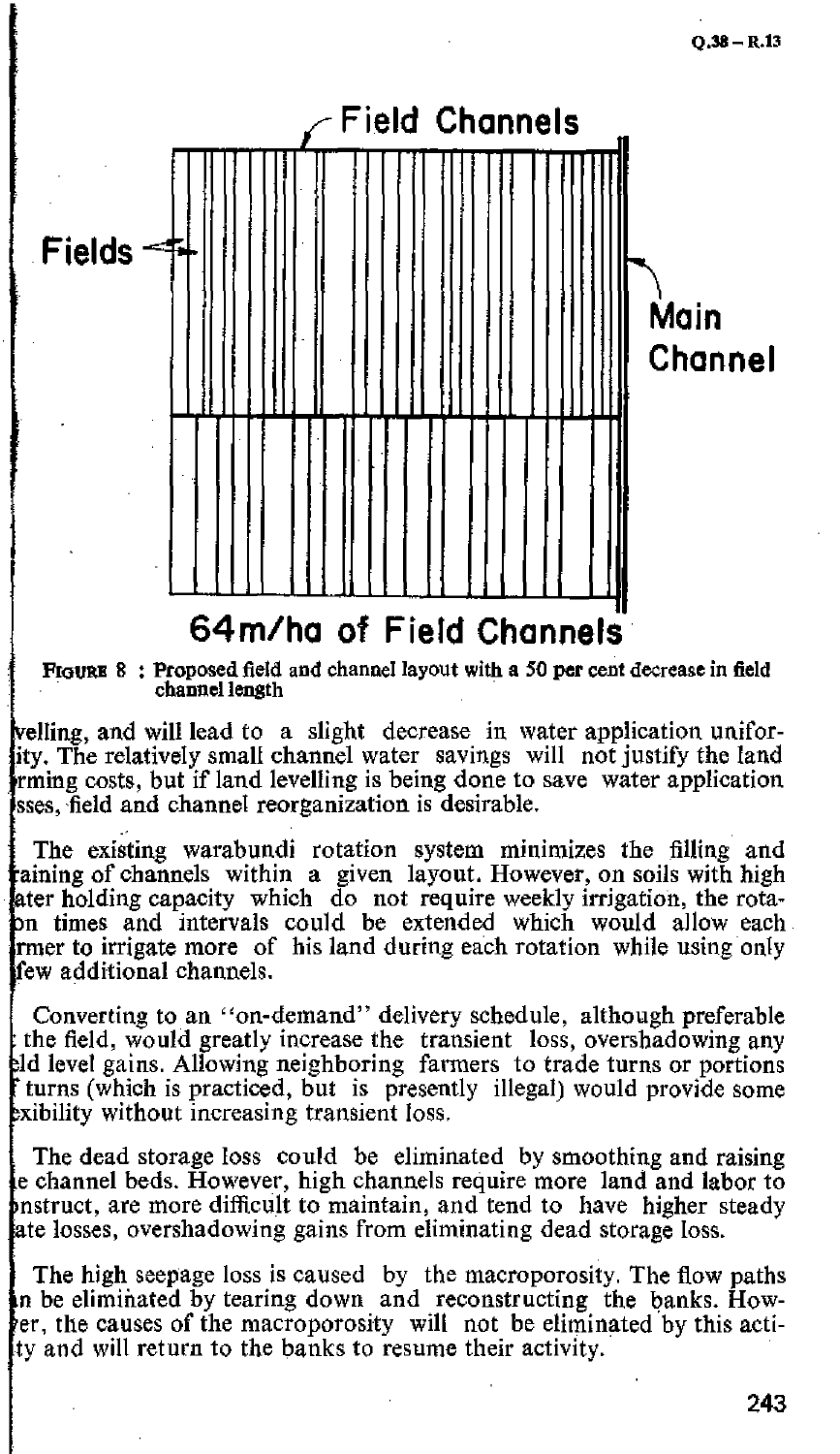**0.38 - R.13**

The major burrowing pests in Pakistan watercourse banks are rodents *(nesokia indica* and *bandicota bengalensis).* The rodents are naturally attracted to the banks which are permanently above water, undisturbed for several years, and covered with a vegetative cover. The nesokia also feeds on roots of the bank grasses. Due to this ideal ecosystem, chasing the rodents out is difficult. Eliminating (killing) the rodents, which regenerate to the carrying capacity of the environment very quickly, from a system which is central to village life, would require an intensive, sustained, and very carefully applied poisoning program.

One solution is to destroy and reconstruct the banks after regular time intervals. This practice is followed in several western U.S. irrigated areas where the field channels are plowed in each fall and remade each spring. The economic reconstruction interval for Pakistan watercourses has not yet been determined but appears to be between 4 and 8 years. Firmly compacting clean (without decomposing vegetative matter) soils and maintaining vegetation free banks will discourage burrowing, remove cover, and reduce the food supply, thus slowing rehabitation. The only more permanent solution is to isolate the flowing water from the macropores with durable impermeable lining.

Since most of the seepage is into the upper banks, eliminating the macropores in the upper banks will greatly reduce seepage loss. Thus, reconstructing only the upper banks, compacting soil cores in the banks, or lining only the banks will eliminate most of the seepage loss. -

The dramatic increase in loss rates with increasing flow depths also implies that anything which temporarily increases the flow depth, such as vegetation growth (increased roughness) or increased flow rates, will increase losses, and that a regular channel cleaning program will reduce water loss. Akram, et al. (1981), measured loss decreases of over 50 per cent after channel cleaning which decreased the flow depths 100 mm. Figures 9 and 10 show projected losses and savings of cleaning programs at various time intervals.

Losses from junction areas can be decreased by rebuilding the channels and bringing in extra soil to build future check structures, or by providing portable or installing permanent structures. The structures have the added advantages of improved water control and labor savings.

## IMPROVEMENT TECHNIQUES

After testing and evaluating several combinations of channel improvements, three improvement packages were chosen to most practically and economically reduce losses from Pakistan watercourses:

- improved cleaning and maintenance,
- earthen renovation, and
- lining.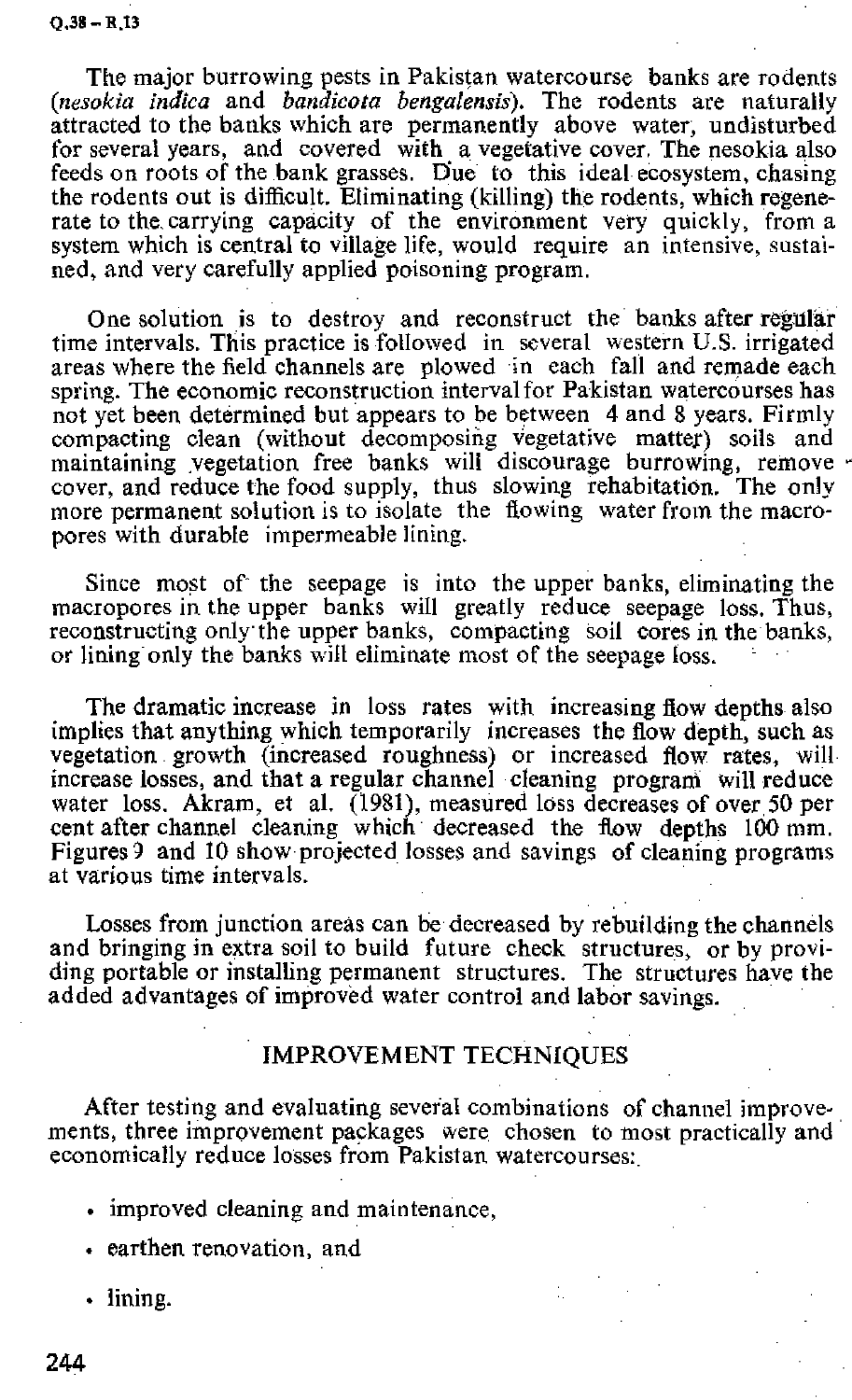$-0.38 - R_{11}$ 



FIGURE 10-4. Excess conveyance water lost per year from the hypothetical channel **system used in Figure 9 vs.** the number of cleanings.

Improved cleaning and maintenance involves bringing in soil to strengthen weak or low existing channel banks and junction areas, filling in ponds in the channels, removing overgrown vegetation from the banks, and then nstituting a regular program of cleaning vegetation and sediment from he channels and maintaining the banks. These improvements will elimithate much of the visible leakage and short term breaks and will reduce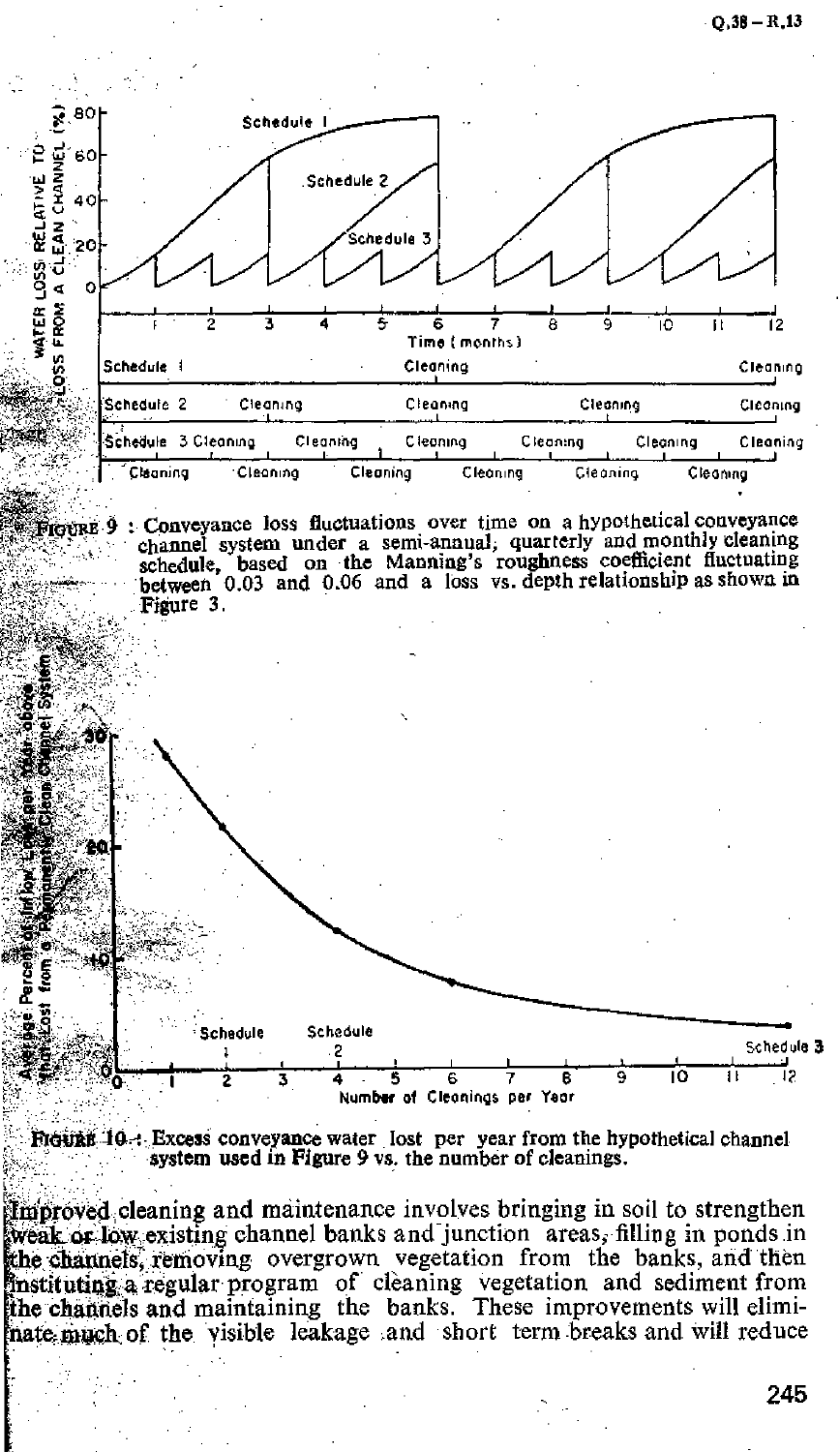Q.38— R.13

seepage loss. Initial measurements indicate that losses can be reduced 20 to 30 per cent with these improvements.

The improvement has a relatively short life and requires regular reapplication. No engineering is required. Farmers, if convinced of the benefits, organized, and given the power to induce participation, can carry out the work.

Earthen renovation involves destroying the existing channels and reconstructing them of clean, compacted earth (Figure 11) according to engineering design based on hydraulic principles and topograhic surveys. Permanent structures are installed at the major junctions. Some field channels are eliminated if commanded land is leveled and can be reorganized.

This improvement will eliminate the visible and short term losses, part of the transient loss, high losses from junction areas, and the excess  $\frac{1}{3}$ 

1) Remove the Old Banks and Pile the Organic, Vegetation Covered Bank Soil Away from the New Channel Site.

21 Excavate Clean Moist Soil and Place it on the Site of the New Banks in 10cm Layers.

**Ao**r

31 Compact each Layer at Moist. Clean (No Vegetation) Bank Soli.



4) Continue Building Up the New Banks In Layers. Compacting . each Layer.



5) Trim and Shape the New Compacted Banks to the Design Cross Section.

**FIGURE 11 : Suggested** procedure **for manual** reconstruction **of earthen channels.**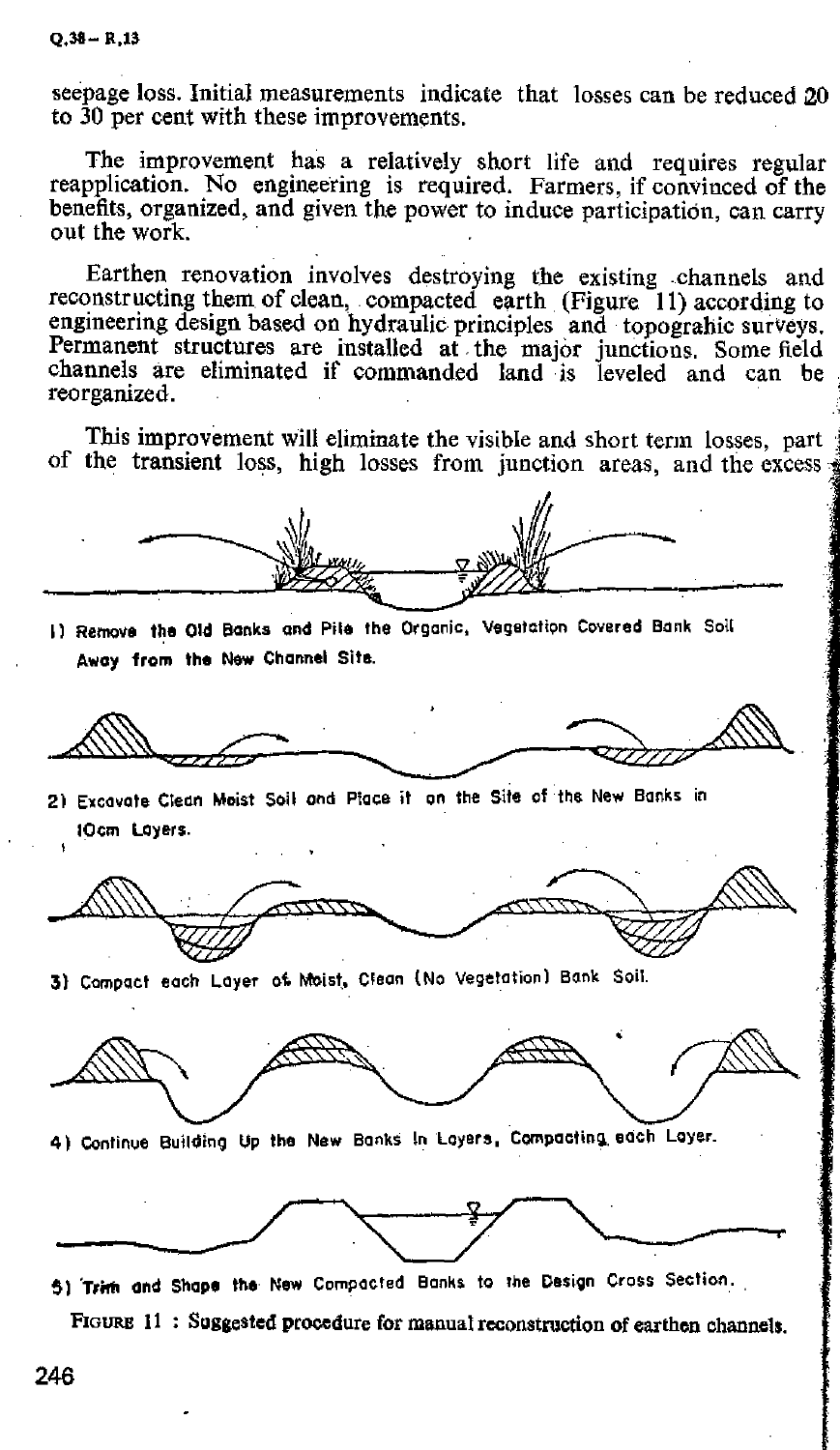seepage. Measurements indicate initial water saving of 50 per cent of the original loss.

To extend the savings beyond a year or two, the improvements must be maintained (Figure 12). As pests return to the banks and continue burrowing activities, the savings will decline and the channel banks will need to be rebuilt after 4 to 8 years. Core compaction can extend the effective life.

Earthen renovation is carried out jointly by a government agency (the On-Farm Water Management (OFWM) Directorate of the Department of Agriculture) and the farmers. The agency provides the engineering design, technical supervision, and structures, and organizes the farmers. The farmers, after forming a Water Users Association and a supervision committee, provide the labor and promise to maintain the improvements.

•





Channel lining is lining the watercourses with durable, impermeable material. Brick masonry rectangular and concrete trapezoidal linings are the most practical and economical in Pakistan. Such lining requires the same engineering design and utilizes the same structures as earthen renovation. Lining can save nearly all the conveyance loss except surface evaporation, and is projected to have an economic life of 20 years. However, poorly installed lining continues to lose water to seepage and will last only a few years.

The OFWM directorate provides the materials and engineering design and helps the farmers organize a Water Users Association to provide the skilled and unskilled labor. Farmers will bear increasing proportions of the material costs in the future.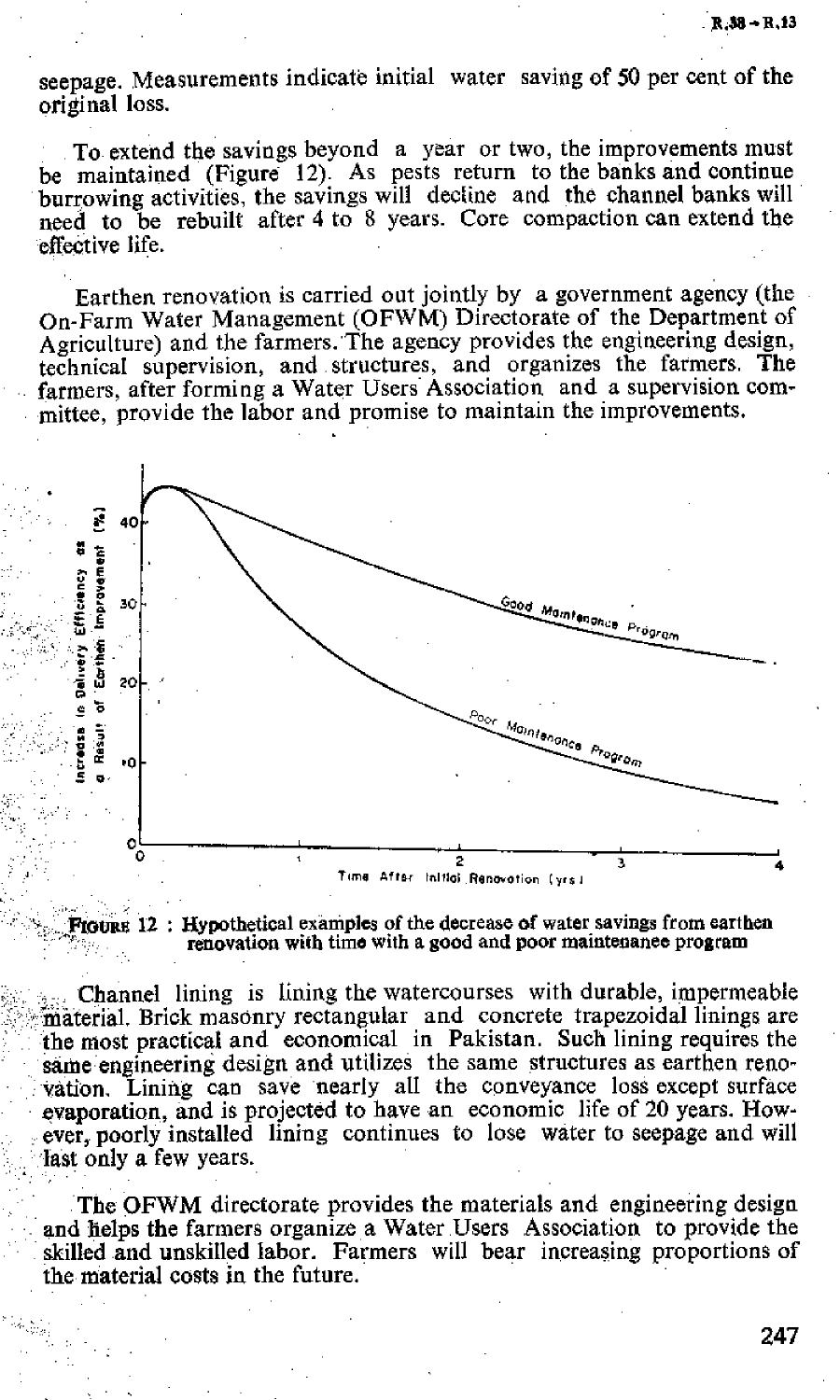## IMPROVEMENT STRATEGIES

Which improvement technique to apply is an economic and financial question dependent on the cost of the improvement, the value of water, the amount of water saved, and the funds available. The amount of water saved per unit length depends upon the initial water loss rate, the per cent of loss saved by a given technique, and the amount of time a given channel section is full. If the loss rates are fairly constant through the main channels of a watercourse system, the benefits will primarily depend on the channel usage times, which vary widely in the branching rotational systems. Figures 13 and 14 show usage times for different percentages of the main channel portions of two conveyance systems, one dominated by a long main channel and the other composed of several branches.

Reuss (1978) developed equations to determine what part of a system with a given loss rate should be improved based on the water savings and improvement costs.

$$
t = \frac{C}{31.5\,VQ_Lf}
$$

 $(1)$ 

where:  $t =$  the fraction of a year a given section is full,

 $C =$  the annualized unit costs of the improvement. ( $\frac{m}{yr}$ ),

 $f$  = the fractional water loss saved by the improvement,

 $V =$  the unit value of the water (\$/m<sup>3</sup>), and

 $Q_L$  = the original loss rate per unit length (L/s/km).

Any section full more than  $t$  can be economically improved with the technique.

If two improvement alternatives are to be applied to a system, the portion economically improved with the higher cost and water savings alternative can be calculated by:

$$
t = \frac{C_h - C_1}{31.5\ VQ_L\ (f_h - f_1)}\tag{2}
$$

where

- $C_h$  = the annualized unit cost of the higher cost improvement alternative  $(\frac{f}{m}y_r)$ ,
- $C_1$  = the annualized unit cost of the lower cost improvement alternative (\$fm/yr),
- $f_h$  = the fractional water loss saved by the higher cost alternative, and
- $f_1$  = the fractional water loss saved by the lower cost alternative.

With the required cost, loss, and savings information and knowledge of channel usage and water values, the improvement techniques can be optimally allocated.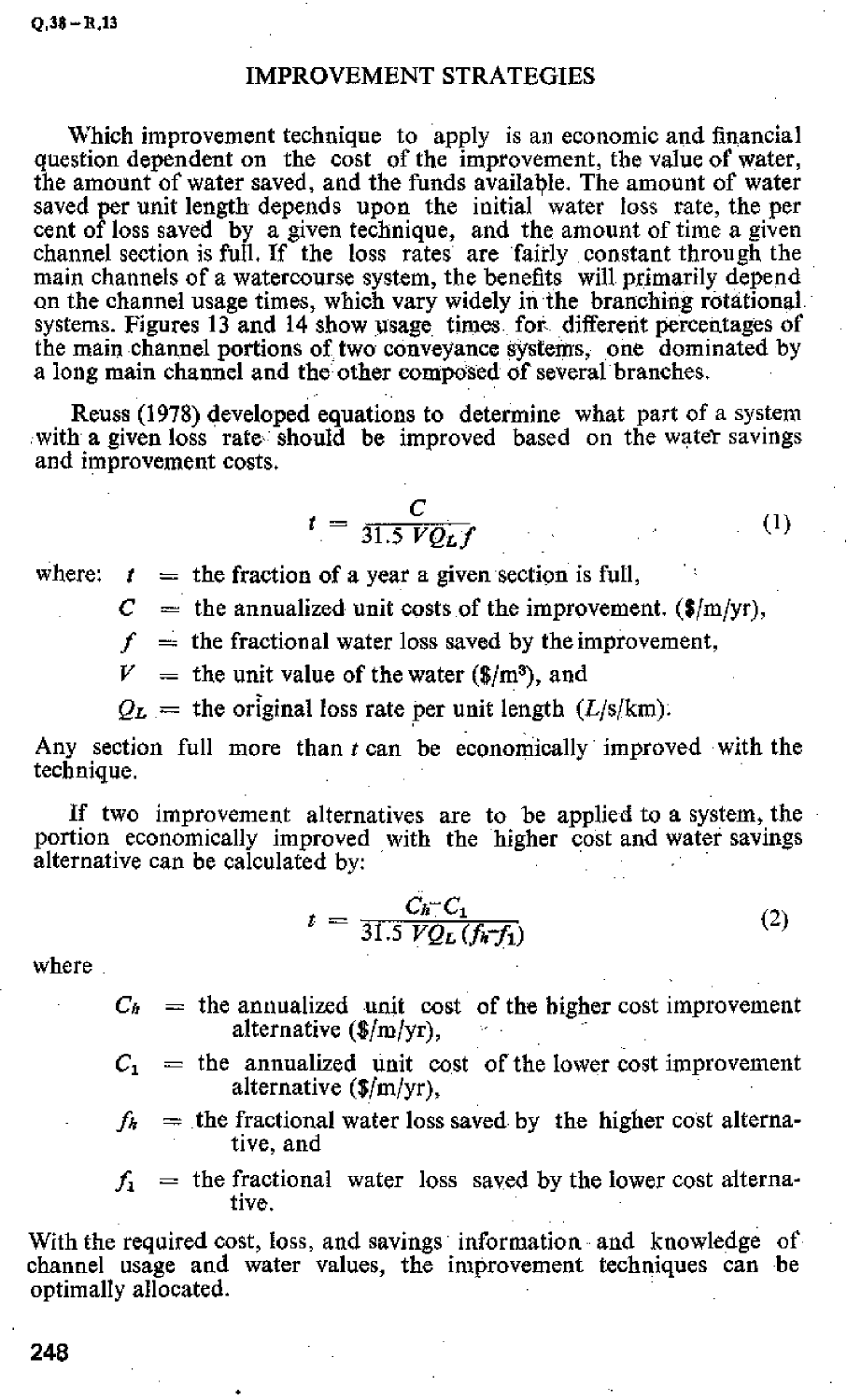$Q.38 - R.13$ 







FIGURE 14 : Usage time vs. main channel length for a watercourse with several major branches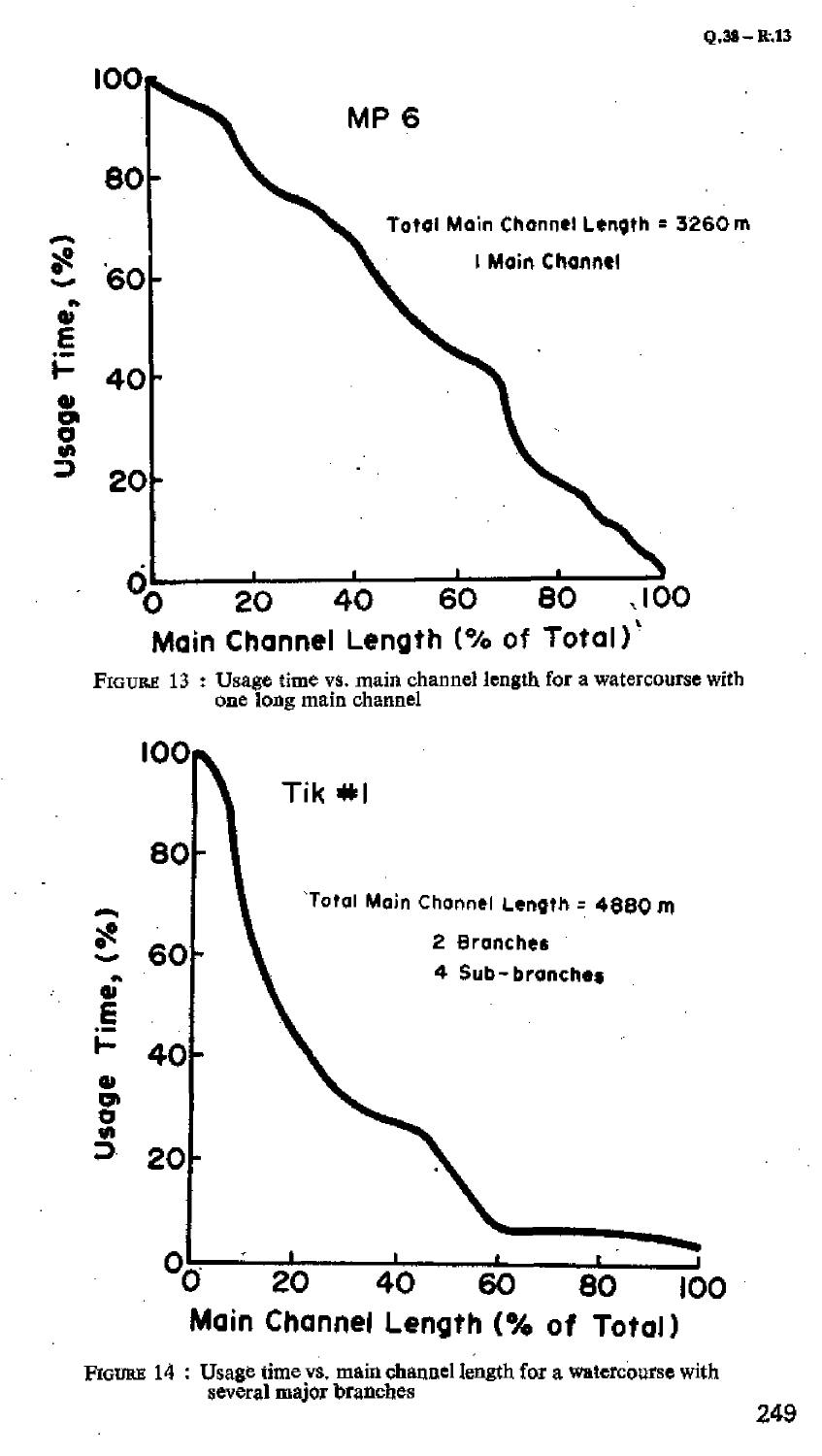In Pakistan, an average watercourse loses  $10$  L/s of flow per kilometer length and irrigation water is worth about US\$  $0.020/m^3$ . Channel lining has an annualized cost of about \$1.80/m and can save 90 per cent of the lost water. Earthen renovation costs \$0.38/m/yr and can save 50 per cent of the loss. Improved cleaning and maintence costs only  $\frac{10.20}{\text{m}}$ yr and can save 30 per cent of the loss. Thus, according to Eq. 2:

$$
t = \frac{$1.80/m/yr - $0.38/m/yr}{31.5 \times 0.020/m^3 \times 10/L/s/km \times (0.9-0.5)} = 0.56
$$

or any channel full more than 56 per cent of the time should be lined. This implies that about 50 per cent of the main channels in the system depicted in Figure 13 and 15 per cent of those of Figure 14 should be lined. Similarly, according to Equation 2 any channel used more than 14 per cent of the time should be earthen renovated.

Using average Pakistan watercourse values, it was estimated that about 20 per cent of the main channels should be lined. However, financial constraints have generally limited lining to 10 to 15 per cent. Lining 15 per cent of the main channels and earthen renovating the remainder will save about 65 per cent of the losses in the main channels or 35 per cent of the total conveyance loss (since 45 per cent of the loss occurs in field branches).

Field branches, because of only occasional usage, would not merit improvement at the assumed uniform bass rate. However, loss rates are initially higher from farmers' branches and after improvement of the main channels, these loss rates will increase further due to the decreased main channel losses and the increased flow rates and depths in the branches. Little of the water saved from the main branches will reach the fields. Thus, because of these high branch channel loss rates, it will be economical to increase the branch channel capacities and improve their maintenance. An improvement is required all the way to the field to realize the water savings. These field branchs improvements which are carried out by individual farmers will save 30 per cent of the branch losses and increase total savings to about 50 per cent of the initial loss.

### WATERCOURSE IMPROVEMENT PROGRAM

Once three techniques were chosen and evaluted and an optimum improvement strategy determined, a Pilot Project was initiated in 1978. In this project 1500 watercourses were to have been earthen renovated with about 10 per cent of the main channels which either exhibited unusually high losses, flowed through village areas, or were full most often, being lined. The farmers agteed to provide labor for the improvements, improve their own branches, and to maintain the improvements. The pilot phase allowed the agencies involved to develop the required administrative and training institutions to support the program and for the project to gain national support:

The program is now moving from the pilot stage into a nationwide program. By June, 1981, over 1,200 watercourses had been renovated and 56 field teams were trained and working in the field (Water Management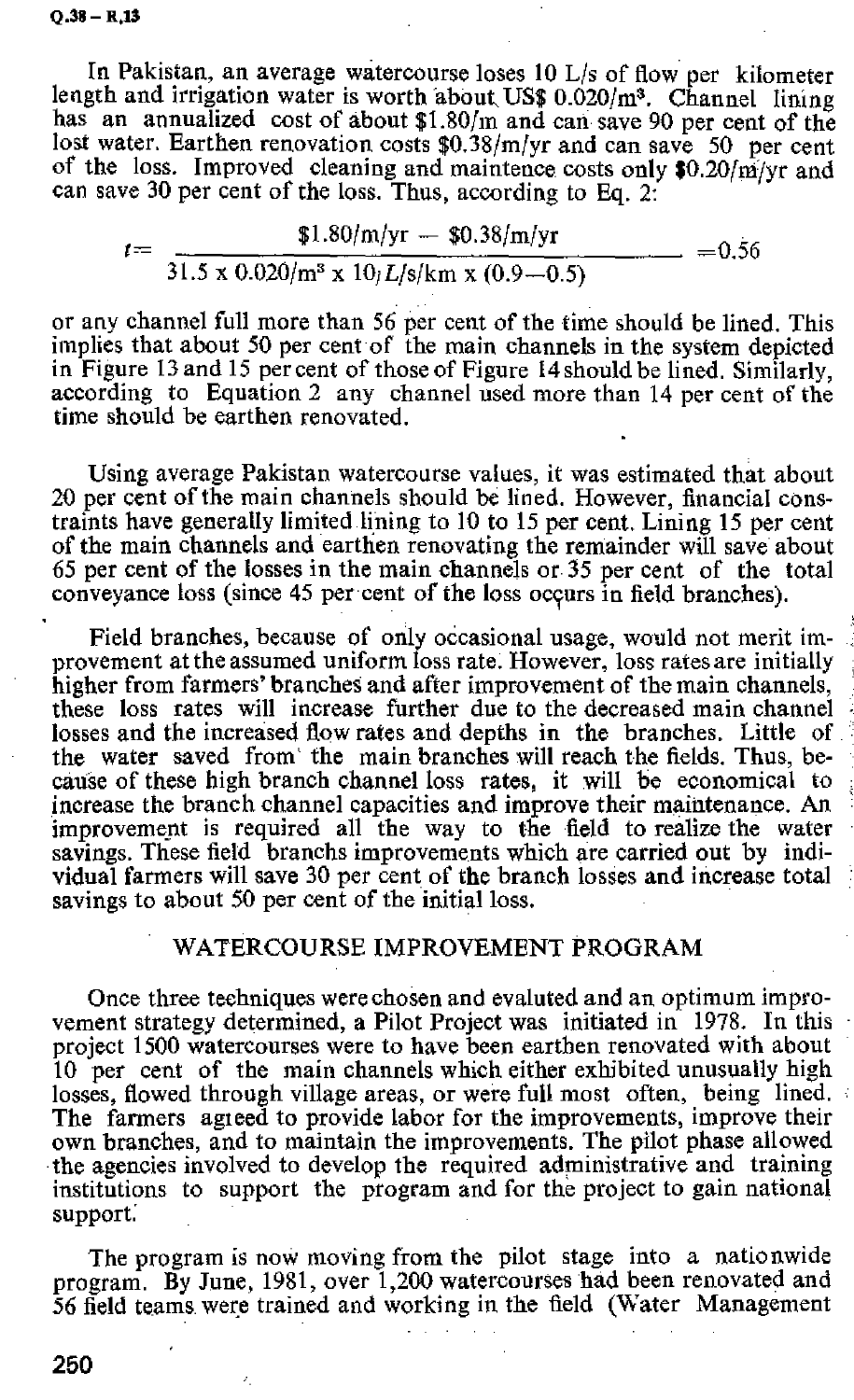Wing, 1982). The World Bank, Asian Development Bank, and U.S. AID have presently provided over U.S. \$100 million in funding for the continued expansion of the program, targeting to improve all of the 89,000 watercourses in 20 years.

Recognizing the time required to improve all of the watercourses, the Government of Pakistan has instituted a "Crash" program of cleaning and maintenance which includes the formation of Water User Associations to carry on the activity and the provision of a few permanent structures at critical junction areas. By March, 1982, over 34,000 watercourses had been improved under this program which can provide immediate benefits. However due to the short life of "Crash" improvements, the program will not eliminate benefits to be derived from the main watercourse improvement program.

## PROBLEMS STILL TO BE SOLVED

Although the watercourse improvement program is strongly supported by the farmers, goverment officials, and donor agencies, and is proceeding well, several problems still exist. First, even at an optimistically projected improvement rate, 20 years will be required to improve all 89,000 watercourses in Pakistan, while the life of the improvements are projected at less than half that time. The process must be accelerated in order to be reapplied at the required intervals,

The major constraint to accelerating the program is the training of the engineers and technicians needed to design and oversee construction. Pakistan does not produce sufficient numbers of engineers who are willing to undertake the laborious field tasks involved. Efforts are now being made to train technicians to carry out more of the field work.

A second weakness in the program is that, although channel maintenance has improved, the famers still are not adequately maintaining their systems. Involving the farmers in the improvement process, both in decision making and provision of labor, has been crucial in convincing them that the system is theirs to use and maintain, but often has not been sufficient motivation. Their financial contribution may further induce them to better care for the channels and structures. A major constraint to improved maintenance has been the lack of a recognized, legally sanctioned organization through which the farmer can arrange for and enforce participation in needed maintenance work. Water User Association laws recently adopted in two provinces should alleviate that constraint. An increased extension effort to convince farmers of the need for improved maintenance may also yield results.

A final and undoubtedly the most difficult problem remaining is that of teaching the farmers to effectively use their increased water supply at the field level. Special water management extension agents are being trained to teach and demonstrate improved water use to farmers on improved watercourses, but the effort is not equal to the task. Improved field water use will require a long-term concerted effort by the agricultural research agencies and extension service and firm support of the whole government.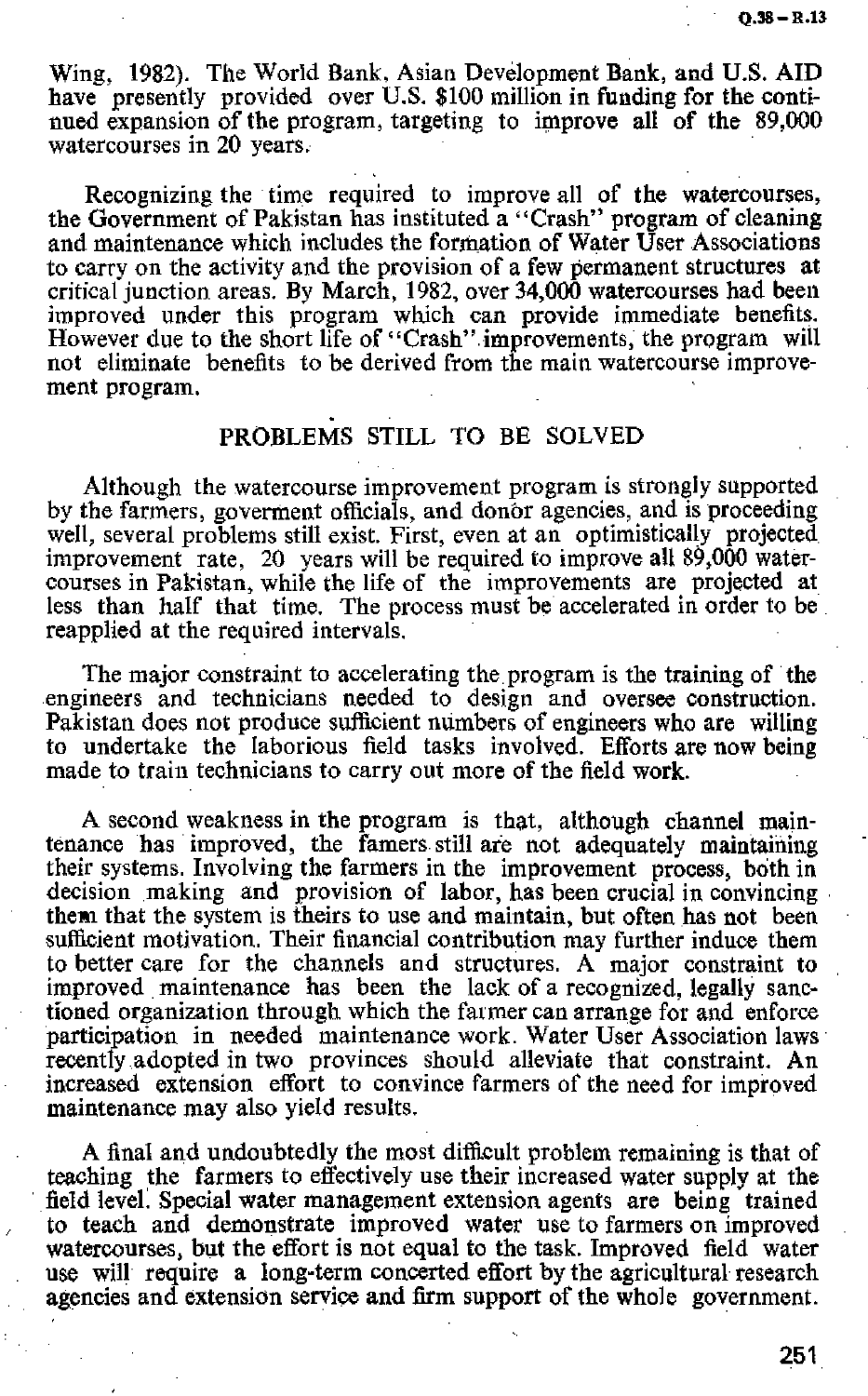### SUMMARY AND CONCLUSIONS

In response to the need for increased agricultural production in the water short Indus Basin, a Water Management Research Project was carried out over 11 years to isolate problems and develop and test solutions. A major finding was that the watercourse conveyance system loses 30 to 50 per cent of the diverted water before reaching the field. While extensive conveyance loss measurements were being carried out to convince government officials of the magnitude of the the problem, specific causes were diagnosed and solutions proposed and tested. Practical solutions were put together in the form of economical improvement packages:

- (1) improved cleaning and maintence,
- (2) earthen renovation and permanent division structures, and
- (3) channel lining.

These packages were then combined into optimum watercourse improvement strategies which require lining about 15 per cent of the main channels, earthen renovating the remainder of the main channels, and improving maintenance of the farm branches. This improvement strategy can save about 50 per cent of the water loss.

After applying these techniques for  $5$  years in a pilot program during which training and administrative institutions were developed, the process is now being applied on a country-wide level.

The major conclusions of the efforts are:

- (1) water loss from village and farm level irrigation conveyance systems averages 40 per cent.
- (2) burrows and other flovi paths cause very high seepage rates into the upper channel banks.
- (3) improved cleaning and maintenance and earthen renovation can save a significant portion of the water loss and often more economically than channel lining.
- (4) farmers are willing to make a large investment in improving their irrigation system if the benefits are obvious.
- (5) channel improvements must be maintained to reach a reasonable life and farmers must be orgainzed and given legal sanctions to carry out cooperative maintenance.

#### **REFERENCES**

- (1) AKRAM, M., KEMPER, W. D., and SABEY, J. D., "Water levels and tosses and cleaning in watercourses" Trans. Am. Soc. Agri. Engr., 1981 v 24, n 3, p 643-650.
- (2) ASHRAF, M., KEMPER, W. D., CHOWDARY, M. M., AHMED, B., and TROUT, T., 'Review of water loss measurement in Pakistan', In Improving Irrigation Water Management on Farms, Annual Technical Report. Colorado State University, Ft. Collins, Colo. 80523, 1978, pp 206-229.

252